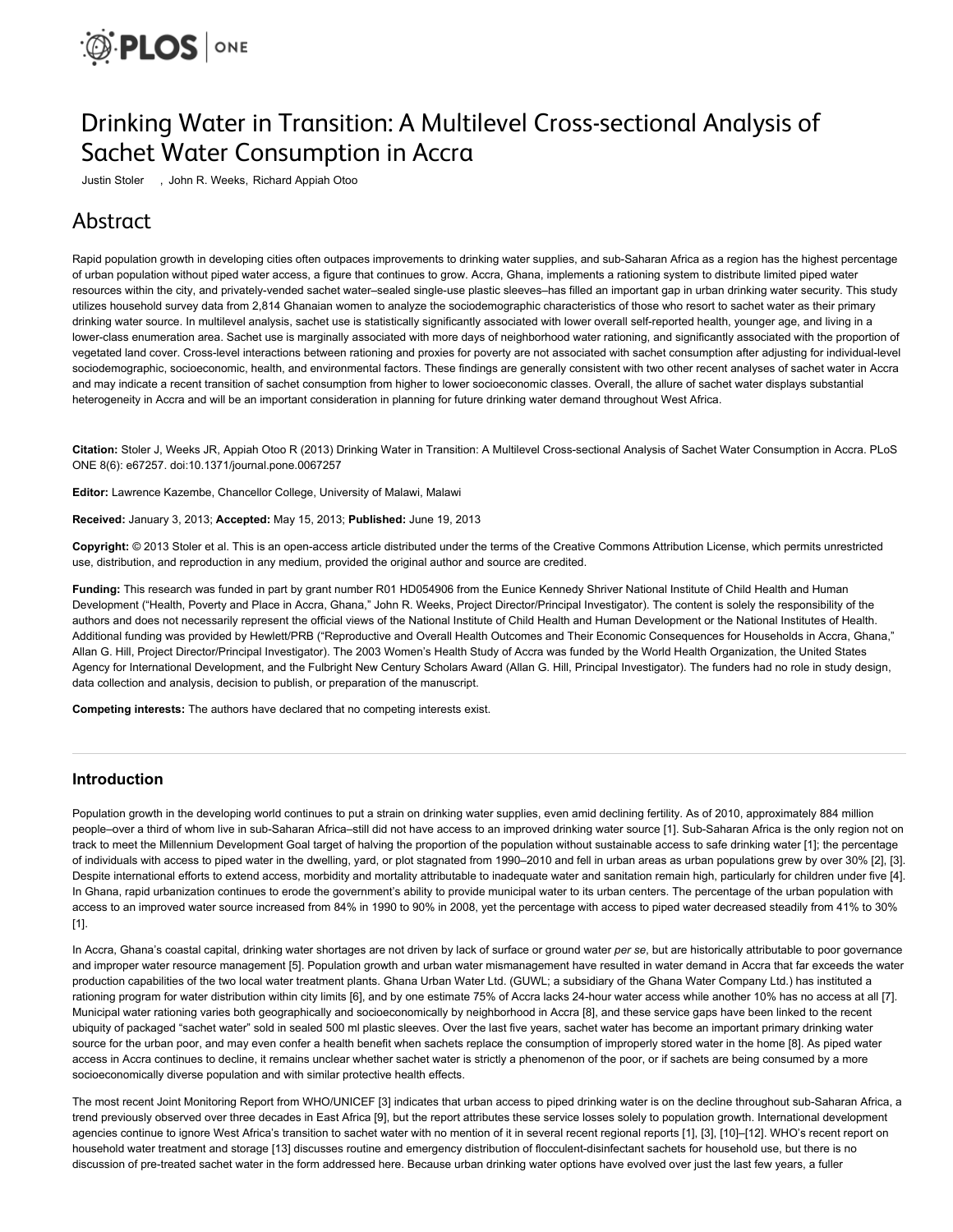understanding of West Africa's urban drinking water patterns is crucial for catching up on missed Millennium Development Goals for sustainable drinking water and sanitation in the region.

This study utilizes survey data from the Women's Health Study of Accra (WHSA) to analyze the socioeconomic and geographic patterns associated with sachet water consumption and the effect of water rationing on sachet consumption. We present data on primary drinking water sources and socioeconomic characteristics for a sample of 2,814 women in Accra. Because GUWL water rationing is managed by local water districts, we expect that a household's drinking water options are influenced by the degree of neighborhood rationing after accounting for individual differences. We specifically test three hypotheses: (1) that residents of lower socioeconomic status are more likely to consume sachet water as their primary water source, (2) that residents enduring a greater number of days of water rationing in the neighborhood are more likely to consume sachets, and (3) that the interaction of higher rationing and lower socioeconomic status will produce the highest rates of sachet use. In light of sachet water's massive appeal throughout West Africa, we comment on the sustainability of sachets as an urban drinking water solution, as well as how the phenomenon might better inform water provision projects in the region.

## **Methods**

#### Study Population

Accra is typical of many developing urban areas in West Africa both for its progress in health care delivery and its overall epidemiologic transition. The Accra metropolitan area, with its southern border on the Gulf of Guinea coast, extends about 11 km north just beyond the University of Ghana at Legon, and is roughly 20 km east to west. The metropolitan area contained 1.66 million people and 373,540 households according to the March 2000 Accra census, and is approaching 2.4 million people as of the 2010 census, while still growing at 3% annually [\[2\].](http://www.plosone.org/article/info%3Adoi%2F10.1371%2Fjournal.pone.0067257#pone.0067257-United1) Local governance of this population rests with the Accra Metropolitan Assembly, and logistical coordination with this single administrative body facilitated implementation of the study instrument.

#### Study Instrument

The WHSA is a community-based longitudinal population study conducted in Accra by the Harvard School of Public Health, the University of Ghana at Legon, and San Diego State University. The first round of the WHSA was conducted in 2003, with a follow-up survey in 2008–2009. The survey provides a comprehensive snapshot of health, disease, and related risk factors in each study year among a representative sample of women  $\geq 18$  years of age in the Accra metropolitan area [\[14\],](http://www.plosone.org/article/info%3Adoi%2F10.1371%2Fjournal.pone.0067257#pone.0067257-Hill1) [\[15\].](http://www.plosone.org/article/info%3Adoi%2F10.1371%2Fjournal.pone.0067257#pone.0067257-WHSAII1) Participants were originally selected through a two-stage cluster probability sample stratified by socioeconomic status (SES) quartiles, as determined by the 2000 census, and by four age groups. The sample was drawn from a population-weighted sample of 200 of Accra's 1,731 enumeration areas (EAs), and study women were selected according to the probability of being in one of 16 cells formed by the stratification of SES and age group [\[14\].](http://www.plosone.org/article/info%3Adoi%2F10.1371%2Fjournal.pone.0067257#pone.0067257-Hill1) To improve our understanding of neighborhood context, EAs are aggregated into 108 neighborhood units called *field modified vernacular neighborhoods* (FMVN) [\[16\]](http://www.plosone.org/article/info%3Adoi%2F10.1371%2Fjournal.pone.0067257#pone.0067257-Weeks1), which are field-validated configurations of previously-defined *vernacular neighborhoods* [\[17\].](http://www.plosone.org/article/info%3Adoi%2F10.1371%2Fjournal.pone.0067257#pone.0067257-Weeks2) The study sample and spatial hierarchy are depicted in [Figure 1.](http://www.plosone.org/article/info%3Adoi%2F10.1371%2Fjournal.pone.0067257#pone-0067257-g001)



#### **Figure 1. Digital layer of the study site in Accra, Ghana, depicting WHSA-II study sample with enumeration area (EA) and field modified vernacular neighborhood (FMVN) levels of analysis.**

doi:10.1371/journal.pone.0067257.g001

The study interviewed 3,172 women in 2003, but due to significant challenges tracking women between surveys (primarily the lack of a formal address system to trace those who moved, and also Institutional Review Board prohibition of collecting original household location data via Global Positioning System receivers in 2003), 39% of women were lost to follow-up in 2009, in addition to 5% that were deceased. The 2008–2009 round of the WHSA (henceforth referred to as WHSA-II) interviewed 2,814 women, 995 of whom were replacements–matched by age and enumeration area–for those lost to follow-up. This paper explores the recent sachet water phenomenon, which was not an important factor in 2003 when 97.5% of WHSA respondents reported piped water access (either in or outside the home) as their primary drinking water source. In order to analyze the new dynamics of sachet water using the broadest sample possible, we restrict ourselves to a cross-sectional application using only the WHSA-II data set with an explicit acknowledgment of limitations on interpreting causality from the results.

All WHSA-II participants provided written informed consent; literate women provided their personal signature, while illiterate women provided an ink fingerprint in lieu of a signature. Institutional Review Board approval for all consent procedures, data collection, and analysis was granted by the respective boards of Harvard University, University of Ghana-Legon, and San Diego State University (SDSU).

#### Statistical Analyses

To test hypothesis 1, we use X<sup>2</sup> and F tests to compare socioeconomic and demographic characteristics between sachet drinkers and those using all other drinking water sources. To test hypothesis 2, we implement a series of iterative multilevel logistic regression models to separate compositional and contextual effects associated with sachet consumption as a primary drinking water source, with neighborhood factors treated as the exposures of interest. We use exploratory forward and backward stepwise regression models to advise the introduction of independent measures in the multilevel model-building process. The full model parsimoniously maximizes higher-level covariance parameters while minimizing the model fit statistic (-2 restricted log pseudo-likelihood). To test hypothesis 3, we introduce crosslevel interactions with rationing into the full model, as well as individual-level interactions for other significant measures. We implement a random intercept model using the GLIMMIX procedure in SAS 9.2 with parameters fitted to the FMVN, EA, and/or woman as described below.

The theoretical underpinnings of measuring health and poverty through socioeconomic indicators have long been established in the social epidemiology and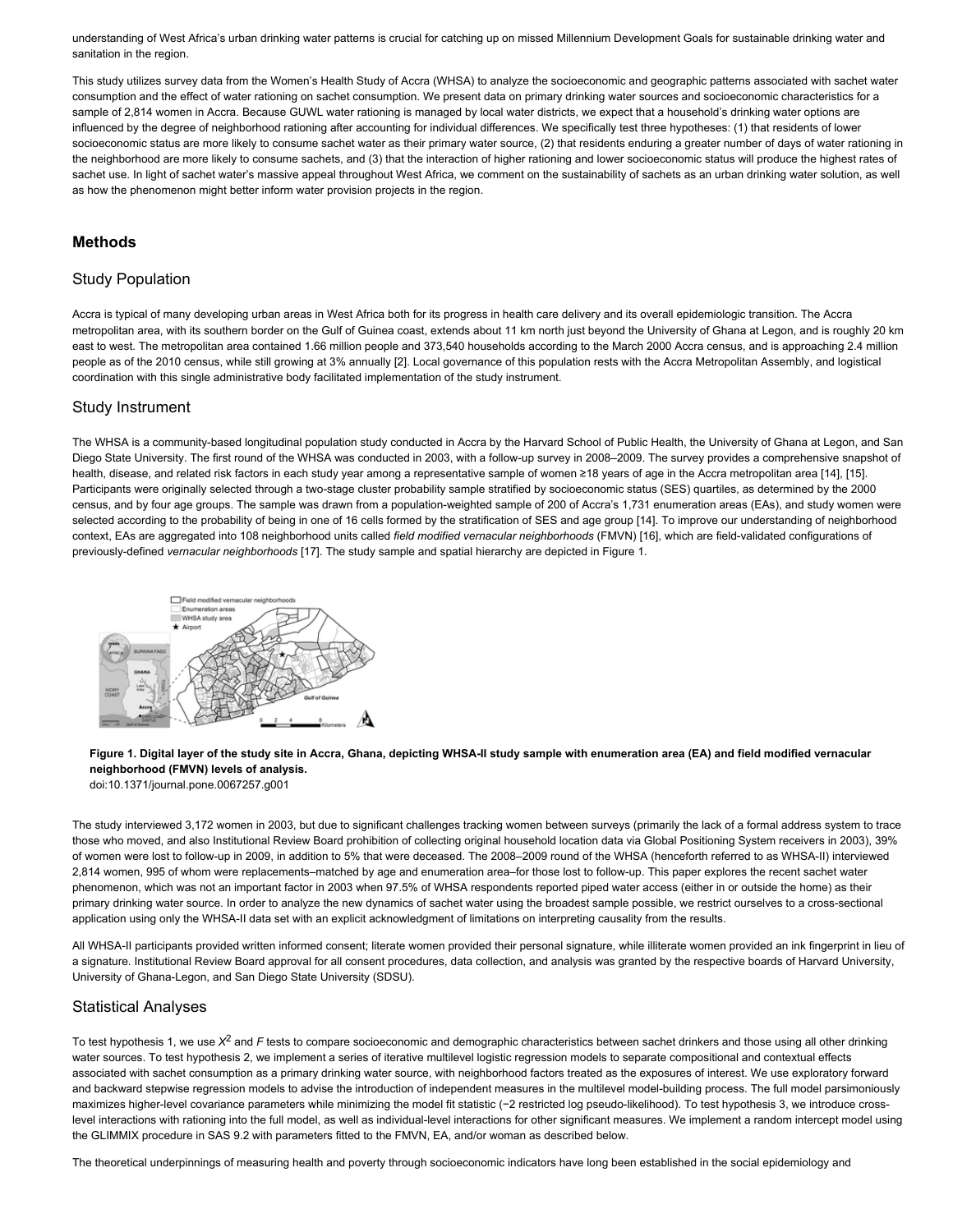international development literature [\[18\]–](http://www.plosone.org/article/info%3Adoi%2F10.1371%2Fjournal.pone.0067257#pone.0067257-Krieger1)[\[21\]](http://www.plosone.org/article/info%3Adoi%2F10.1371%2Fjournal.pone.0067257#pone.0067257-UNDPUNEP1). In this analysis, the individual effects modeled include respondent demographics such as age, ethnicity, and education; household characteristics such as dwelling type, and access to toilets and waste disposal services; and an individual-level measure of water pipe density within 500 m of the household (generated from a kernel density surface estimation of neighborhood water pipe penetration). We control for SES quartiles at the EA level, then introduce neighborhood, i.e. FMVN-level, factors that have been previously linked to adverse health outcomes: infrastructure conditions such as pipe density and days of water rationing [\[8\]](http://www.plosone.org/article/info%3Adoi%2F10.1371%2Fjournal.pone.0067257#pone.0067257-Stoler1), the proportion of vegetated land cover as a proxy for socioeconomic status [\[22\],](http://www.plosone.org/article/info%3Adoi%2F10.1371%2Fjournal.pone.0067257#pone.0067257-Weeks3) and a slum index and housing quality index constructed from 2000 census data to infer socioeconomic status at a finer level [\[16\],](http://www.plosone.org/article/info%3Adoi%2F10.1371%2Fjournal.pone.0067257#pone.0067257-Weeks1) [\[22\].](http://www.plosone.org/article/info%3Adoi%2F10.1371%2Fjournal.pone.0067257#pone.0067257-Weeks3) The proportion of vegetated land cover was summarized for each FMVN and EA from a classification of a high spatial resolution (2.4 m) QuickBird image captured in 2010. GUWL rationing metrics were recorded in July 2009 and are drawn from schedules of days per week of water service as implemented by local water districts in 2009. Rationing data are managed by GUWL as a GIS point layer and mapped as a surface of Theissen polygons; mean rationing values are summarized at the FMVN scale by an area-weighted algorithm. All FMVN-level measures were also calculated (or disaggregated) at the EA-level for comparison purposes, and the multilevel models were computed as 3-level (FMVN, EA, individual) and 2-level (EA, individual) models.

#### **Results**

[Table 1](http://www.plosone.org/article/info%3Adoi%2F10.1371%2Fjournal.pone.0067257#pone-0067257-t001) summarizes the individual characteristics of women from the WHSA-II interviews. Among 2,814 women in the study, 6.8% named sachet water as their primary drinking water source. The demographic profile of these women, compared with non-sachet users, was about 3 years younger on average, disproportionately more likely to live in an EA that ranks in the lowest SES quartile, and more likely to be any ethnicity other than Ga, particularly ethnic groups such as Mole-Dagbani that are grouped into the *other* category. There were no statistically significant differences observed between sachet drinkers and their counterparts in education, though sachet drinkers were significantly more likely to report lower levels of overall health. A profile of sachet consumers as younger, lower-income ethnic minorities begins to emerge, but additional socioeconomic details in [Table 1](http://www.plosone.org/article/info%3Adoi%2F10.1371%2Fjournal.pone.0067257#pone-0067257-t001) offer conflicting results.

|                                           | <b>Sachet Water</b> |                       | Other Water Source |                     |  |
|-------------------------------------------|---------------------|-----------------------|--------------------|---------------------|--|
| <b>haracteristic</b>                      | Freq.               | % or mean (95% Cl)    | Freq.              | % or mean (95% Cl)  |  |
| dividual characteristics (%, e = 2.814)   | 190                 | 6.8                   | 2,624              | 93.2                |  |
| ge (years) *                              |                     | 43.5 (41.1-46.0)      |                    | 463 (ASJ-47.2)      |  |
| lajor Ethnic Group (N) ***                |                     |                       |                    |                     |  |
| Akan.                                     | 45                  | M2                    | 850                | 32.4                |  |
| <b>East</b>                               | 33                  | 17.4                  | 358                | 13.6                |  |
| Ga                                        | 53                  | 27.9                  | 1,045              | 41.3                |  |
| Other                                     | 39                  | 20.1                  | 331                | 13.6                |  |
| Aucution (N) ~                            |                     |                       |                    |                     |  |
| None, other, religious                    | 43                  | 22.8                  | tiat               | 21.8                |  |
| Primary                                   | 29                  | 15.3                  | 306                | 11.7                |  |
| Middle                                    | 57                  | 30.2                  | 1,043              | 40.0                |  |
| Secondary                                 | 36                  | 19.0                  | 435                | MJ <sub>7</sub>     |  |
| Higher                                    | 34                  | 123                   | 255                | 18                  |  |
| and current farevo betrogen fis           |                     |                       |                    |                     |  |
| <b>Excellent</b>                          | 5                   | 2.6                   | 379                | 13.3                |  |
| Very good                                 | 33                  | 17.5                  | 650                | 21.0                |  |
| 600d                                      | 108                 | 17.1                  | 1,238              | 47.6                |  |
| Fair or poor                              | 43                  | 22.8                  | 396                | 15.2                |  |
| ocloeconomic status quartile of EA ***    |                     |                       |                    |                     |  |
| Lower class                               | 78                  | 45.3                  | 767                | 269                 |  |
| Lower middle class                        | 36                  | 18.9                  | 605                | 23.1                |  |
| Upper middle class                        | 36                  | 18.9                  | 681                | 26.0                |  |
| Higher class                              | 40                  | 29.9                  | 431                | 34.0                |  |
| you of dwelling (%)                       |                     |                       |                    |                     |  |
| House, seni-detached, flat                | K3                  | 33.2                  | R30                | 31.3                |  |
| Compound house                            | 125                 | 45.8                  | 1272               | 47.6                |  |
| Hut, tent, kicok, business, other         | z                   | 1.5                   | 28                 | 5.3                 |  |
| unber of nooms in dwelling                |                     | 25 (23-28)            |                    | 25 (24-26)          |  |
| olid waste disposal (%) **                |                     |                       |                    |                     |  |
| Collection service                        | 83                  | 43.7                  | 894                | 34.1                |  |
| Public dump                               | m                   | 46.3                  | 1,516              | 57.6                |  |
| Burnt, burled, dumped elsewhere, other    | 79                  | 10.0                  | 214                | 82                  |  |
| quid waste disposal (%) -                 |                     |                       |                    |                     |  |
| Sewage system                             | 22                  | 11.6                  | 638                | 34.7                |  |
| Thrown in street, gutter, compound, other | 168                 | 88.4                  | 2,186              | 83.3                |  |
| ge of tolet access (%)                    |                     |                       |                    |                     |  |
| WC or another house                       | 73                  | 36.4                  | 178                | 93.3                |  |
| KWP or public tolet                       | m                   | 46.3                  | 1268               | 48.3                |  |
| Pit latina, bucketiban, other, none       | 24                  | 15.3                  | 378                | 14.4                |  |
| yoe of bathing facility (%)               |                     |                       |                    |                     |  |
| Oan bathroom                              | 21                  | 39.5                  | 873                | 33.3                |  |
| Shared with other households              | 109                 | 17.4                  | 1,635              | 62.3                |  |
| Cubicle, open space, other                | ä,                  | 3.2                   | 116                | 44                  |  |
| lealth score -                            |                     | $0.11 (-0.02 - 0.24)$ |                    | $-0.01(-0.05-0.03)$ |  |
|                                           |                     | 819 (733-906)         |                    | 930 (892-947)       |  |

#### **Table 1. Women's individual characteristics from the WHSA-II.**

doi:10.1371/journal.pone.0067257.t001

Women relying on sachet water were less likely to be connected to a sewage system for liquid waste disposal (11.6% vs. 16.7%), an observation that is consistent with the "low income" profile, but was not statistically significant. Conversely, sachet drinkers were significantly more likely to report using a collection service for solid waste disposal (43.7%) than those drinking from other water sources (34.1%), yet access to a waste collection service is generally associated with higher-income populations in Accra. Solid waste disposal was the sole household socioeconomic variable that yielded statistically significant differences between sachet drinkers and the rest of the study population ( $p = 0.009$ ). There were other non-significant hints of better amenities among sachet drinkers in [Table 1:](http://www.plosone.org/article/info%3Adoi%2F10.1371%2Fjournal.pone.0067257#pone-0067257-t001) sachet drinkers were more likely than their counterparts to use their own bathroom for bathing (39.5% vs. 33.3%), and rated higher on a wealth score of durable goods ownership (mean 0.11 vs. -.01), a difference that translates to the 62<sup>nd</sup> vs. 59<sup>th</sup> percentile. There were no significant differences in dwelling type, rooms per dwelling, type of bathing facility, and toilet access. All of these variables except toilet access have previously differentiated sachet drinkers as being of lower means than other women in Accra [\[8\].](http://www.plosone.org/article/info%3Adoi%2F10.1371%2Fjournal.pone.0067257#pone.0067257-Stoler1) The density of GUWL pipe infrastructure was calculated within varying buffers from each household, and sachet users had lower pipe density values within 500 m than non-sachet users (819 vs. 920 mm/km<sup>2</sup>,  $p = 0.03$ ).

[Table 2](http://www.plosone.org/article/info%3Adoi%2F10.1371%2Fjournal.pone.0067257#pone-0067257-t002) summarizes the overall mean FMVN-level characteristics and Pearson's correlations for 71 neighborhoods that encompass the WHSA-II study population, and selected characteristics are mapped in [Figure 2.](http://www.plosone.org/article/info%3Adoi%2F10.1371%2Fjournal.pone.0067257#pone-0067257-g002) The neighborhood mean GUWL pipe density was 1,074 mm/km<sup>2</sup>, a figure higher than the household means because major pipelines tend to co-locate with major roads that are not necessarily residential centers; the kernel density surface of water pipe density is depicted in [Figure 2A](http://www.plosone.org/article/info%3Adoi%2F10.1371%2Fjournal.pone.0067257#pone-0067257-g002). Each FMVN averaged about 5 days per week of running water service due to the GUWL rationing regime as shown in [Figure 2B.](http://www.plosone.org/article/info%3Adoi%2F10.1371%2Fjournal.pone.0067257#pone-0067257-g002) Neighborhood pipe density was weakly correlated with days of running water, implying that water service was truly more dependent on a local water district's rationing policy than on local infrastructure capacity. The raw neighborhood average for sachets as the primary drinking water source was 7.5%; to account for small sample denominators in several neighborhoods, we applied an empirical Bayes smoothing algorithm and mapped the smoothed sachet rates in [Figure 2C](http://www.plosone.org/article/info%3Adoi%2F10.1371%2Fjournal.pone.0067257#pone-0067257-g002) (smoothed mean = 6.6%). As shown in [Table 2,](http://www.plosone.org/article/info%3Adoi%2F10.1371%2Fjournal.pone.0067257#pone-0067257-t002) neither neighborhood-level sachet metric was correlated with any of the other neighborhood measures. Three additional FMVN-level measures of socioeconomic variation were considered: the proportion of vegetated land cover (mean 19.86%, SE 2.00), a slum index (2.00, 0.04), and a housing quality index (2.44, 0.07). While these socioeconomic provies were statistically significantly correlated with each other, none yielded significant correlations with the water-related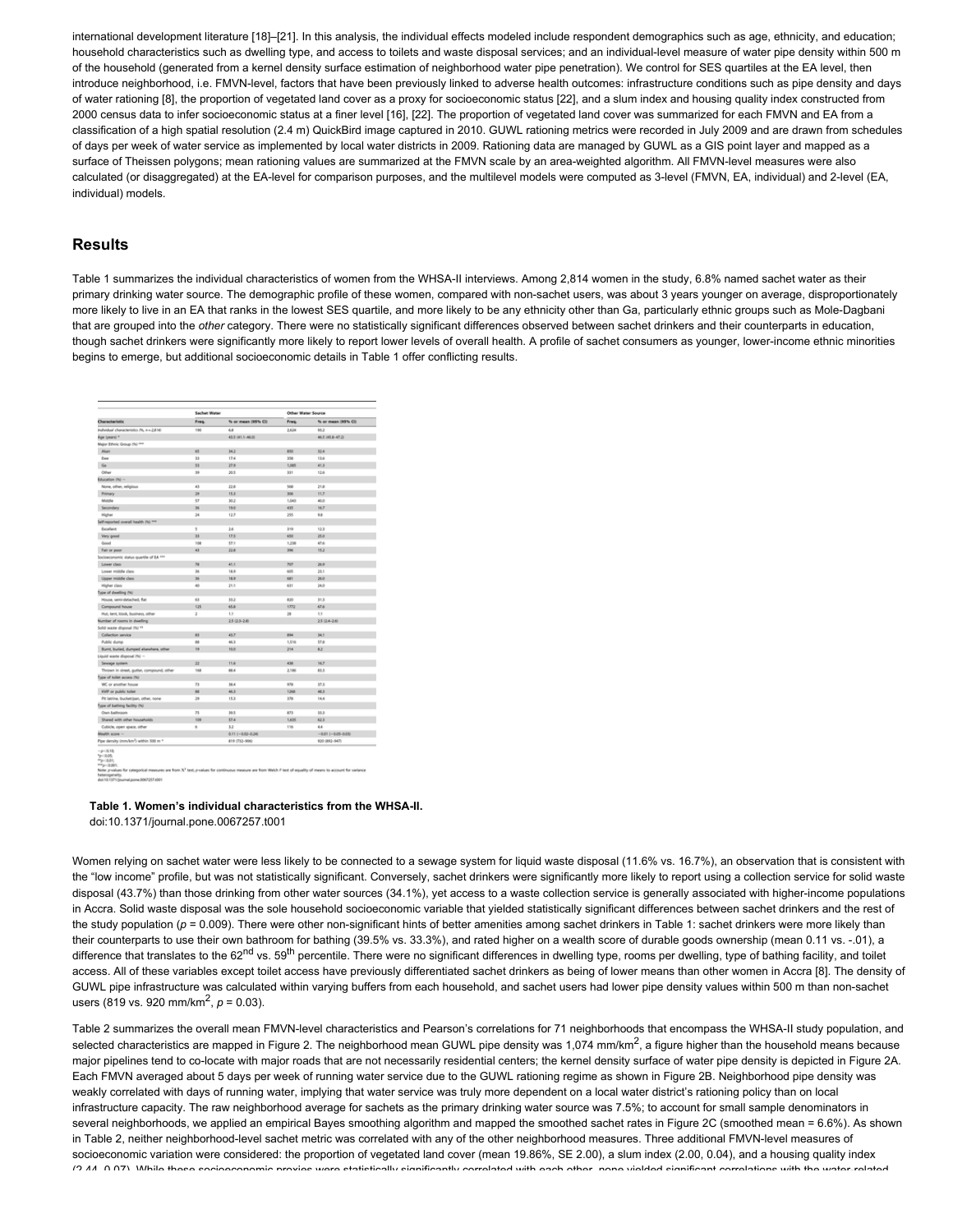(2.44, 0.07). While these socioeconomic proxies were statistically significantly correlated with each other, none yielded significant correlations with the water-related neighborhood-level measures in [Table 2.](http://www.plosone.org/article/info%3Adoi%2F10.1371%2Fjournal.pone.0067257#pone-0067257-t002)



**Figure 2. Accra metropolitan area neighborhoods (FMVN) depicting (A) mean density of 2009 GUWL water pipe infrastructure (mm/km2) using a 500 m kernel, (B) mean days per week of running water service according to the 2009 GUWL rationing regime, and (C) smoothed mean percentage of women reporting sachet water as the primary drinking water source for 71 FMVN sampled in the 2008–2009 WHSA-II.** doi:10.1371/journal.pone.0067257.g002

| Characteristic                                      |       | 54   | Renne      |            | <b>Pearson's Correlation</b> |         |             |                |                           |     |
|-----------------------------------------------------|-------|------|------------|------------|------------------------------|---------|-------------|----------------|---------------------------|-----|
|                                                     |       |      |            | <b>WPD</b> | HQ                           | SACT    | <b>SAC2</b> | <b>VEG</b>     | s                         | HOI |
| GUML water pipe density (mm/lun") (MFD)             | note  | 71   | 207-3018   | 1.00       |                              |         |             |                |                           |     |
| per week of running water the rationing) (H2Cl)     | 4.52  | 0.30 | 1.7        | 0.14       | 1.00                         |         |             |                |                           |     |
| primary water source Iraw %) (SAC1)                 | 7.53  | 1.81 | $0 - 100$  | 0.16       | 0.09                         | 1.00    |             |                |                           |     |
| Sachets as primary water source (smoothed %) (SAC2) | 6.59  | 0.75 | 0.62-31.17 | 0.09       | $-0.04$                      | 0.737   | 1.00        |                |                           |     |
| Wegetated land cover in 2010 (%) (VEG)              | 19.86 | 3.00 | 0.43.38    | $-0.14$    | 0.05                         | 0.12    | 0.12        | 1.00           |                           |     |
| Slum Index (S)                                      | 2.00  | 0.04 | 1.13-2.17  | $-0.16$    | $-0.07$                      | $-0.54$ | 0.00        | $-0.487$       | 1.00                      |     |
| Housing quality index (HQI)                         | 3.44  | 0.07 | 1.58-3.51  | 0.06       | 0.01                         | 0.04    | 0.02        | $4.79^{\circ}$ | $-0.82$ <sup>e</sup> 1.00 |     |

doi:10.1371/ournal.come.0067257.0002

#### **Table 2. Characteristics and Pearson's correlations of 71 Field Modified Vernacular Neighborhoods (FMVN) comprising the WHSA-II study population.**

doi:10.1371/journal.pone.0067257.t002

[Table 3](http://www.plosone.org/article/info%3Adoi%2F10.1371%2Fjournal.pone.0067257#pone-0067257-t003) contains the empty and full 2-level multilevel models. The empty model is the simplest form of the multilevel model (no covariates), and we estimated this form as a baseline for assessing the change in higher-level variance as we added independent measures. We began by fitting 3-level models with the FMVN atop the spatial hierarchy, but the introduction of interaction terms resulted in unstable models with an unexpected inflation of variance. This lack of fit may indicate that the FMVN scale is not optimal for assessing the role of rationing, despite a significant relationship between rationing and sachet use in these models (not shown). In lieu of "overfitting the data," the model was simplified to two levels with neighborhood parameters fitted at the EA level.

|                                                             | Model <sup>1</sup>          |       | Model 3                                           |                     | <b>World I</b>                                 |                   | <b>Model 4</b>                                          |                       | Model 5                                        |                |
|-------------------------------------------------------------|-----------------------------|-------|---------------------------------------------------|---------------------|------------------------------------------------|-------------------|---------------------------------------------------------|-----------------------|------------------------------------------------|----------------|
| <b>Characteristic</b>                                       | <b>Engly Ins streetaled</b> |       | Full model of EA: and<br>Individual layed factory |                     | Full model with level 2<br><b>Interactions</b> |                   | Full model with breat 2 and<br>orem breat interactions: |                       | Full model with launt 1<br><b>Interactions</b> |                |
|                                                             | - Supreme                   | 6.148 | - IL KANSAS                                       | 49,639              | $-3.410$                                       | (1.443)           | -AM/F                                                   | (1, 1, 24)            | <b>AASTER</b>                                  | $-3.867$       |
| <b>Mean Kers Leat / 64</b>                                  |                             |       |                                                   |                     |                                                |                   |                                                         |                       |                                                |                |
| Retoring ringstaton                                         |                             |       |                                                   |                     | $-1.435$                                       | o.eru             | $-1.646$                                                | 41,644                |                                                |                |
| Returning riliages models class:<br><b>MS</b>               |                             |       |                                                   |                     | $+4.456$                                       | as parts          | -4.MA                                                   | <b>WEDNER</b>         |                                                |                |
| <b>Sylle</b><br>ing classes mobile class<br>10 <sup>2</sup> |                             |       |                                                   |                     | $-0.072$                                       | 0.285             | -0.047                                                  | 0.198                 |                                                |                |
| Returning classes also 50%                                  |                             |       |                                                   |                     | 4.04                                           | at yan            | $-0.746$                                                | 36,256                |                                                |                |
| <b>Anadion: Opp leaf</b>                                    |                             |       |                                                   |                     |                                                |                   |                                                         |                       |                                                |                |
| Astorong (OK lary good                                      |                             |       |                                                   |                     |                                                |                   | 134                                                     | 36,2140               |                                                |                |
| Returning +34 Good                                          |                             |       |                                                   |                     |                                                |                   | 4.194                                                   | 49, 2010              |                                                |                |
| Referring (OR Felt or prest)                                |                             |       |                                                   |                     |                                                |                   | 4.191                                                   | as por                |                                                |                |
| fationing canality score                                    |                             |       |                                                   |                     |                                                |                   | <b>Lisa</b>                                             | 0.010                 |                                                |                |
| Voyer middle class SES canadis<br>www.                      |                             |       |                                                   |                     |                                                |                   | <b>ATM</b>                                              | a.com                 |                                                |                |
| Lower middle class SEL canality<br><b>Windows</b>           |                             |       |                                                   |                     |                                                |                   | $-0.465$                                                | 4,500                 |                                                |                |
| Lower class 505 canadh acora                                |                             |       |                                                   |                     |                                                |                   | <b>LLIP</b>                                             | 8,291                 |                                                |                |
| International Local / (Individual)                          |                             |       |                                                   |                     |                                                |                   |                                                         |                       |                                                |                |
| Wealth worm cOV Very grout                                  |                             |       |                                                   |                     |                                                |                   |                                                         |                       | 6213                                           | <b>BAR</b>     |
| World was old fast                                          |                             |       |                                                   |                     |                                                |                   |                                                         |                       | ter.                                           | <b>Hale</b>    |
| Wealth ware cOH Fair or poor                                |                             |       |                                                   |                     |                                                |                   |                                                         |                       | Limit.                                         | 6426           |
| Age +DK Very good                                           |                             |       |                                                   |                     |                                                |                   |                                                         |                       | 4494                                           | Acre.          |
| Age villet Good                                             |                             |       |                                                   |                     |                                                |                   |                                                         |                       | <b>SHF</b>                                     | <b>KAIS</b>    |
| Apr +DK Full or anox                                        |                             |       |                                                   |                     |                                                |                   |                                                         |                       | 4494                                           | dutch to       |
| relation Students 1 level                                   |                             |       |                                                   |                     |                                                |                   |                                                         |                       |                                                |                |
| Aftered learning building                                   |                             |       |                                                   |                     |                                                |                   |                                                         |                       |                                                |                |
| Excellent?                                                  |                             |       |                                                   |                     |                                                |                   |                                                         |                       |                                                |                |
| <b>Were proof</b>                                           |                             |       | 1 bind                                            | <b>ALMA</b>         | <b>Link</b>                                    | on acco.          | $1.585 -$                                               | <b>HALL</b>           | pas-                                           | 0.249          |
| Good                                                        |                             |       | Lagre                                             | 35,463              | <b>Lasym</b>                                   | 15,404            | $1107$ <sup>m</sup>                                     | 31,796                | 1416                                           | 0.886          |
| fue at some                                                 |                             |       | a parent                                          | <b>ALCOHOL</b>      | 11001                                          | 49.97%            | 140 PT                                                  | <b>DATE</b>           | <b>STAND</b>                                   | <b>CLEVE</b>   |
| <b>Accept anne Mid-</b>                                     |                             |       |                                                   |                     |                                                |                   |                                                         |                       |                                                |                |
| Build, Suited, Automat<br>shoulders other?                  |                             |       |                                                   |                     |                                                |                   |                                                         |                       |                                                |                |
| <b>Public during</b><br><b>Collection service</b>           |                             |       | 4.85<br>6.104                                     | 8,819<br>45, 62, 63 | $-0.836$<br>4.144                              | 18, 304<br>45,374 | -4.991<br><b>AATM</b>                                   | 36,50%<br><b>MAPS</b> | 448<br><b>A</b>                                | 4.901<br>4,525 |
| look want dramal                                            |                             |       |                                                   |                     |                                                |                   |                                                         |                       |                                                |                |
| Smoop system?                                               |                             |       |                                                   |                     |                                                |                   |                                                         |                       |                                                |                |
| Thomas is sinust, guitar,                                   |                             |       | 6.842 -                                           | 6,119               | 6.676 -                                        | (4.136)           | 6.447                                                   | 0.146                 | List                                           | 6.106          |
| constructs, since                                           |                             |       |                                                   |                     |                                                |                   |                                                         |                       |                                                |                |
| <b>Barr</b> white your                                      |                             |       |                                                   |                     |                                                |                   |                                                         |                       |                                                |                |
| Offer                                                       |                             |       |                                                   |                     |                                                |                   |                                                         |                       |                                                |                |
| <b>Inc</b>                                                  |                             |       | 64H                                               | 0.846               | 6415                                           | 6316              | 6304                                                    | 8,304                 | $-0.019$                                       | 4,506          |
| <b>SE</b>                                                   |                             |       | $-0.378$                                          | 0,249               | $-0.275$                                       | 0.29%             | 4.812                                                   | 4,249                 | 4.24                                           | 0.290          |
| Alum                                                        |                             |       | <b>KAIST</b>                                      | in past             | $-0.80$ <sup>*</sup>                           | acres.            | <b>ABIT</b>                                             | <b>WATE</b>           | 6064                                           | <b>W2PM</b>    |
| <b>Age Senate</b>                                           |                             |       | -sew                                              | <b>BAS</b>          | $-0.0187$                                      | <b>G-RTS</b>      | 4817                                                    | 0.000                 | ٠                                              | m              |
| <b>Blood De London</b>                                      |                             |       | Lister.                                           | 46,526              | <b>KINT</b>                                    | $-0.04$           |                                                         | H.                    |                                                | w              |
| and J ER versible                                           |                             |       |                                                   |                     |                                                |                   |                                                         |                       |                                                |                |
| <b>Williams</b>                                             |                             |       |                                                   |                     |                                                |                   |                                                         |                       |                                                |                |
| <b>Vision class?</b>                                        |                             |       |                                                   |                     |                                                |                   |                                                         |                       |                                                |                |
| Voyer middle class                                          |                             |       | $-0.002$                                          | 35,449              | <b>BALL</b>                                    | maria             | 6716                                                    | <b>HATE</b>           | 4,756                                          | 15.644         |
| Lower middle class                                          |                             |       | a sas                                             | di anto             | sale                                           | ment              | 6401                                                    | arca                  | to:                                            | 4715           |
| Lower class                                                 |                             |       | <b>Use</b>                                        | 5.411               | UW                                             | ara               | Um                                                      | 8.194                 | Liter.                                         | 4.756          |
| <b><i>County of Soul court</i></b>                          |                             |       | 2.649                                             | 0.249               | ARC <sup>2</sup>                               | <b>CLASS</b>      | <b>Letter</b>                                           | 75.000                | Learn                                          | <b>Garde</b>   |
| Days of satisfaning                                         |                             |       | œ                                                 | <b>BAR</b>          | 6,000                                          | 0.211             | 6514                                                    | MAYS                  | <b>ASSY</b>                                    | 6313           |
| <b>Analys Here</b>                                          |                             |       |                                                   |                     |                                                |                   |                                                         |                       |                                                |                |
| All notice Literat                                          | 286                         | 0.88  | <b>Lee:</b>                                       | 45, 344             | 1.636                                          | (4.354)           | Lase                                                    | si lett               | 1,711                                          | <b>King</b>    |
| A PA in level 2 swister                                     | $\sim$                      |       | $-12.09$                                          |                     | $-10.89$                                       |                   | $-10.39$                                                |                       | $-16.19$                                       |                |
| - 2 nm kep pumple likelihood                                | 10,063,06<br>LATUR          |       | <b>ISLAND</b><br>License                          |                     | <b>VLAULIN</b><br>1,441.24                     |                   | NAME<br>1,504,83                                        |                       | 14,245,73<br>LIGTH                             |                |
| provided its store                                          |                             |       |                                                   |                     |                                                |                   |                                                         |                       |                                                |                |

**Table 3. Beta coefficients (SE) for random intercept models assessing the association between rationing and sachet use among Accra women.** doi:10.1371/journal.pone.0067257.t003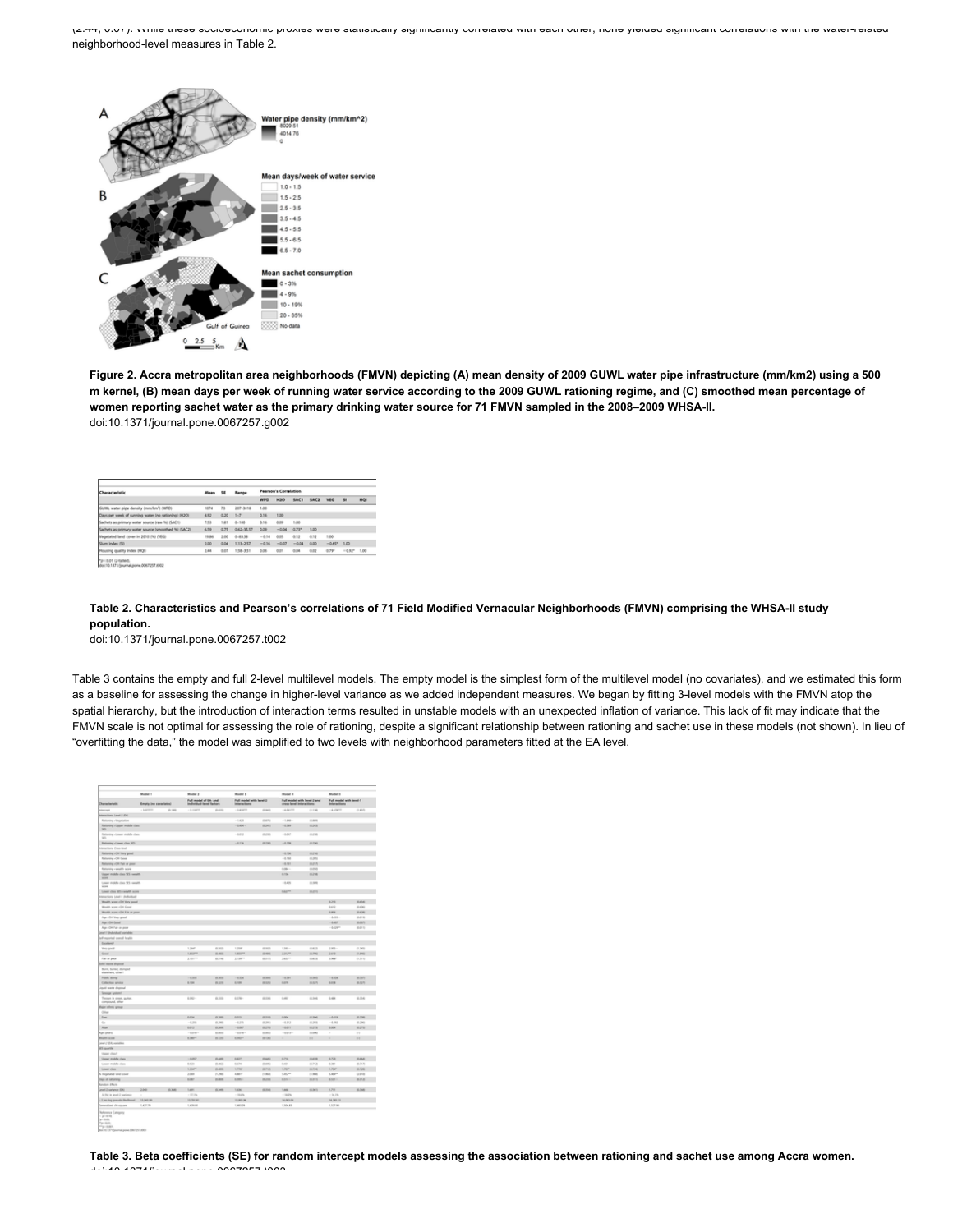The total variance at the EA level was 2.040 in the empty model (Model 1). Model building began with the EA-level rationing and SES measures, and we proceeded to iteratively test combinations of covariates and first-order interaction terms until arriving at the most parsimonious model shown in [Table 3.](http://www.plosone.org/article/info%3Adoi%2F10.1371%2Fjournal.pone.0067257#pone-0067257-t003) After adjusting for covariates, the full model without interactions (Model 2) minimized EA variance at 1.691, a decrease of 17.1%. Substantial variance remains, and this result suggests that living in a particular neighborhood strongly influenced the likelihood that a woman relied on sachet drinking water.

[Table 3](http://www.plosone.org/article/info%3Adoi%2F10.1371%2Fjournal.pone.0067257#pone-0067257-t003) gives the restricted pseudo-likelihood estimates for determinants of sachet use. We observed no support for our second hypothesis that neighborhood rationing was driving sachet consumption; the rationing variable was not statistically significant, though it did contribute to minimizing higher-level variance in the model. There is, as seen in [Table 1,](http://www.plosone.org/article/info%3Adoi%2F10.1371%2Fjournal.pone.0067257#pone-0067257-t001) mixed support for our first hypothesis. At the individual level, lower self-reported overall health was strongly associated with sachet consumption: we observed a trend of increasing odds of sachet use for each category of overall health, with women reporting fair or poor health being significantly more likely to have used sachets than women reporting excellent health after adjusting for covariates ( $p$ <0.001). Age was also statistically significantly associated with sachet use, and the negative coefficient suggests that women were slightly less likely to use sachet water as their primary water source for each additional year of age, after controlling for covariates ( $p$ <0.01). The EA-level SES measure was also statistically significant; women in the lower class SES quartile were more likely ( $p$ <0.01) to use sachets than women in the upper class quartile, and we observed a similar trend of increasing odds of sachet use for each progressively lower SES quartile as seen with the *overall health* measure. Women without access to a sewer connection were also more likely to rely on sachets, but this difference was not statistically significant. These results affirm the profile of the "younger, less-well-off" sachet consumer, except that the wealth score was again positively associated with sachet use: women were more likely to use sachets ( $p<0.01$ ) for each unit-increase in wealth score, which translated to a 20-percentile change when the score is centered on zero. This implies a massive relative increase in wealth score to produce a modest increase in the odds of sachet consumption, but it does indicate that even after controlling for covariates–particularly SES quartile–relative wealth still did impact the use of sachet water. Evidence of a possible interaction between SES and wealth appears in [Table 4](http://www.plosone.org/article/info%3Adoi%2F10.1371%2Fjournal.pone.0067257#pone-0067257-t004) where we stratified the mean wealth score for sachet users and non-users by SES quartile. Only the lower class quartile yielded a statistically significant difference in wealth score, as sachet users scored higher than expected (-0.15 vs. -0.58)–a difference that translated to the 54<sup>th</sup> vs. 35<sup>th</sup> percentile–and higher than sachet users in the lower-middle quartile  $(-0.34)$ .

|                                           | <b>Sachet Water</b> |                        | Other Water Source |                           |  |
|-------------------------------------------|---------------------|------------------------|--------------------|---------------------------|--|
| Characteristic                            | Freq.               | mean (95% Cl)          | Freq.              | mean (95% Cl)             |  |
| Individual characteristics (%, n = 2.814) | 190                 | 6.8%                   | 2,624              | \$5.2%                    |  |
| Wealth score ~                            |                     | $0.116 - 0.03 - 0.346$ |                    | $-0.01(-0.05-0.01)$       |  |
| By SES quartile                           |                     |                        |                    |                           |  |
| Lower class *                             | $^{78}$             | $-0.15(-0.31-0.02)$    | 747                | $-0.58$ $(-0.63 - -0.53)$ |  |
| Lower middle class                        | M                   | $-0.34(-0.56 - -0.11)$ | 405                | $-0.27$ $(-0.34 - -0.21)$ |  |
| Upper middle class                        | M                   | 0.35 (0.04-0.66)       | 441                | 0.16 (0.06-0.25)          |  |
| Higher class                              | k)                  | 0.79 (0.47-1.11)       | 631                | 071 (062-079)             |  |

\*p-c8.001.<br>Note: p-values are from Welch F test of equality of means to account for variance het<br>dol:10.1371/journal.pone.0067257.604

#### **Table 4. Differences in wealth score between sachet users and non-users stratified by SES quartile.**

doi:10.1371/journal.pone.0067257.t004

Models 3–5 in [Table 3](http://www.plosone.org/article/info%3Adoi%2F10.1371%2Fjournal.pone.0067257#pone-0067257-t003) summarize the beta coefficients and standard errors for three additional models that introduce interaction terms to the full model. Model 3 contains cross-level interactions between rationing and proportion of vegetated land cover, and between rationing and SES, but these relationships were not statistically significant. We added cross-level interactions in Model 4 to test if rationing and SES interacted with overall health and wealth score. Only the interaction between lowest-quartile SES and wealth score–the relationship depicted in [Table 4–](http://www.plosone.org/article/info%3Adoi%2F10.1371%2Fjournal.pone.0067257#pone-0067257-t004)was statistically significantly associated with higher sachet use (*p*<0.01). While most of the interaction terms in Model 4 were not statistically significant, their presence in the model rendered the beta for *days of rationing* marginally significant (*p*<0.10) and *proportion of vegetated land cover* statistically significant (*p*<0.01), thus lending initial, though weak, support to hypothesis 2 that increased rationing was associated with increased sachet use. At the individual level, living in the lower class SES quartile, worse overall health, and younger age were all associated with higher sachet use just as in Model 2. There was no strong evidence in Model 4 for hypothesis 3, which posits that the interaction between higher rationing and lower SES quartile–or any proxy for lower SES such as worse overall health or lower wealth–was associated with higher sachet use.

Model 5 contains additional individual-level interactions between overall health and wealth score, and between overall health and age. The interaction between overall health and age was statistically significant: for each additional year of age, women with fair or poor health ( $p$ <0.01), or very good health ( $p$ <0.10), were less likely to use sachets than women with excellent health, and the beta coefficients revealed a stronger effect for age than in Models 2-4. Just as in Models 3 and 4, worse overall health, living in a lower class EA, higher rationing, and a higher proportion of vegetated land cover were predictive of sachet use.

Models 3–5 present a more nuanced picture of the predictors of sachet use than Model 2, though the general conclusion is similar: younger, poorer women (or women living in poorer EAs) in neighborhoods experiencing higher rationing were most likely to rely on sachet water. The sole factor with a relationship contrary to hypothesis 1 was the significance of vegetated land cover at the EA level: a higher percentage of vegetation–which was statistically significantly associated with higher-SES quartiles in [Table 5–](http://www.plosone.org/article/info%3Adoi%2F10.1371%2Fjournal.pone.0067257#pone-0067257-t005)was also predictive of sachet use. Previous research has shown a higher proportion of vegetated land cover to be associated with higher-status areas, not poverty [\[22\],](http://www.plosone.org/article/info%3Adoi%2F10.1371%2Fjournal.pone.0067257#pone.0067257-Weeks3) so this relationship may be an artifact of the transition in sachet consumption from higher to lower socioeconomic classes. The modeling of interaction terms in [Table 3](http://www.plosone.org/article/info%3Adoi%2F10.1371%2Fjournal.pone.0067257#pone-0067257-t003) lent weak support for hypothesis 2, as days of rationing persists as a marginally significant neighborhood-level influence on sachet use. Models 3 and 4 explain a slightly greater proportion of EA-level variance than Model 2, but the use of individual interaction terms in Model 5 does not improve overall results. There is no strong support for hypothesis 3; there are no significant interactions between rationing and any SES indicator.

| <b>SES Quartile of EA</b> |                | <b>Owys of Rationing</b> | Vegetation (%)* | Sachet Use (%) |
|---------------------------|----------------|--------------------------|-----------------|----------------|
|                           | $\overline{N}$ | mean (SE)                | mean (SE)       | mean (SE)      |
| Lower class               | $\overline{a}$ | 2.18 (0.26)              | 1.00 (0.91)     | 12.06 (3.00)   |
| Lower middle class        | 10             | 2.12 (0.25)              | 8.00 (1.27)     | 6.60 (1.95)    |
| Upper middle class        | $^{13}$        | 135 (0.20)               | 15.17 (1.85)    | 5.62 (2.13)    |
| Higher class              | 44             | 184 (0.23)               | 25.06 (2.42)    | 8.53 (2.73)    |
| Total                     | 195            | 1.07 (0.12)              | 13.24 (1.01)    | 8.16 (1.23)    |

 $\tau_{\rm P}$  - 0.001 from Welch  $I$  test of equality of means to account for variance as the 1371/purnal pone 0067257.005

**Table 5. Enumeration area (EA) differences in rationing, proportion of vegetated land cover, and sachet use stratified by SES quartile.** doi:10.1371/journal.pone.0067257.t005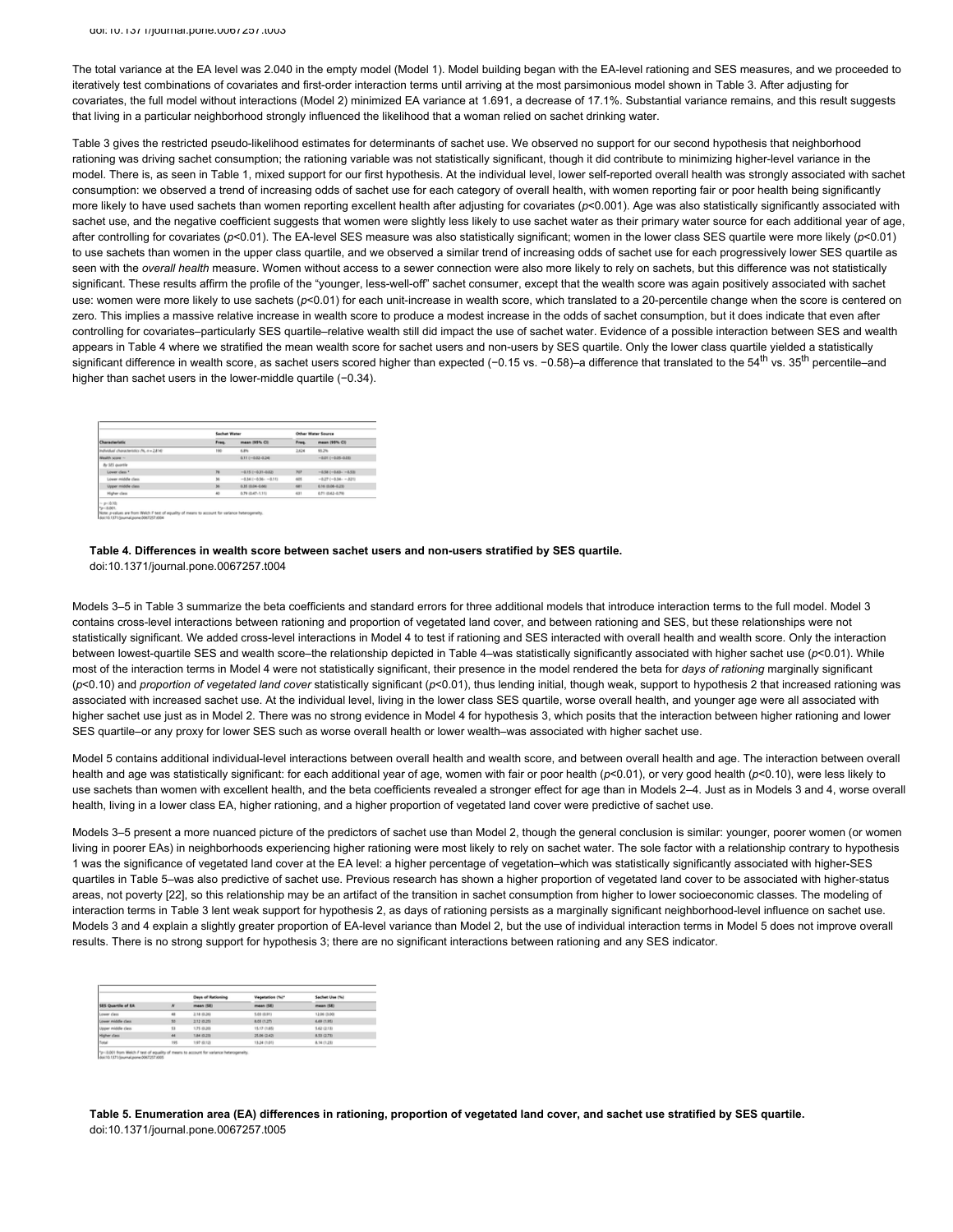## **Discussion and Conclusion**

Over the last decade sachet water has risen from relative obscurity to become an important source of drinking water throughout West Africa. Previous research has explored sachet water in select neighborhoods of Accra [\[8\],](http://www.plosone.org/article/info%3Adoi%2F10.1371%2Fjournal.pone.0067257#pone.0067257-Stoler1) [\[23\]](http://www.plosone.org/article/info%3Adoi%2F10.1371%2Fjournal.pone.0067257#pone.0067257-Stoler2) but this is the first study to analyze sachet water consumption in a West African metropolis using a socioeconomic and geographic cross-sectional approach. This study uses data collected in 2008–2009 to examine intra-urban variability of drinking water selection in Accra, and factors that influence these choices. We observe evidence of our first hypothesis, as sachet consumers tend to be younger, of poorer overall health, and of lower socioeconomic means, and yet those living in the economically poorest areas may be slightly better-off than their immediate neighbors. We also observe limited support for our second hypothesis that water rationing at the neighborhood scale positively influences sachet use, though rationing may be less important than individual-level factors. A smaller neighborhood unit was more appropriate for modeling sachet use, though there is still a considerable unexplained neighborhood effect. These neighborhood-level findings are consistent with recent reports from Accra [\[8\].](http://www.plosone.org/article/info%3Adoi%2F10.1371%2Fjournal.pone.0067257#pone.0067257-Stoler1) The analysis does not support our third hypothesis regarding an interaction between rationing and lower socioeconomic status.

Two other recent population-based surveys, Measure DHS's Ghana Demographic and Health Survey (DHS) and the Harvard/SDSU Housing and Welfare Study of Accra (HAWS), each report higher rates of sachet consumption than those reported in the WHSA-II [\[8\],](http://www.plosone.org/article/info%3Adoi%2F10.1371%2Fjournal.pone.0067257#pone.0067257-Stoler1) [\[23\].](http://www.plosone.org/article/info%3Adoi%2F10.1371%2Fjournal.pone.0067257#pone.0067257-Stoler2) The last two Ghana DHS indicate that between 2003 and 2008 the percentage of urban households using sachet water as the primary water source increased from 6% to 37% nationally [\[24\].](http://www.plosone.org/article/info%3Adoi%2F10.1371%2Fjournal.pone.0067257#pone.0067257-MacroInternational1) In Greater Accra, 87% of sachetusing households were in the top wealth quintile in the 2003 survey; by 2008 this rate had fallen to 71% and sachet use started trickling down into the middle and lower quintiles, but with scant evidence that sachets were a phenomenon of poverty [\[23\],](http://www.plosone.org/article/info%3Adoi%2F10.1371%2Fjournal.pone.0067257#pone.0067257-Stoler2) [\[24\].](http://www.plosone.org/article/info%3Adoi%2F10.1371%2Fjournal.pone.0067257#pone.0067257-MacroInternational1) The WHSA-II data were collected between October 2008 and March 2009 and yield only 10% (78/785) of lowest-SES quartile participants relying on sachets; this survey seems to have been administered amidst a widespread transition to sachet water by lower-income populations. The HAWS data, collected between September 2009 and March 2010 exclusively in Accra slum neighborhoods, report 50% of households depending on sachet water with lowest-income residents as the most likely consumers [\[8\].](http://www.plosone.org/article/info%3Adoi%2F10.1371%2Fjournal.pone.0067257#pone.0067257-Stoler1)

Both 2008 and 2010 were especially bad years for water service delivery as power outages and construction projects at both of Accra's water treatment plants led to multiple-week service interruptions in many neighborhoods. Sachet water was already a fairly ubiquitous product in Accra in 2008. It is plausible that sachet water's higher unit price prevented it from becoming a *primary* drinking water source for many low-income communities until severe piped water shortages finally made sachets a necessity, even if temporarily. This study's finding that sachet users in the lowest SES quartile score higher on a wealth index than sachet users in the lowermiddle quartile underscores the reality that, in lieu of abject poverty, sachets may still be a discretionary, but increasingly attractive, choice to younger, poorer urban residents.

There are also several geographical discrepancies between the sachet patterns observed in the WHSA-II and those seen in the 2008 DHS and HAWS. In particular, the WHSA-II reports no sachet use among 270 women interviewed in the coastal Ga neighborhoods of Gbegbeyise, Chorkor, Korle Gonno, and Jamestown in western Accra. The DHS and HAWS data sets report significant sachet reliance in these and other neighborhoods where WHSA-II reports no sachet use. These coastal Ga neighborhoods in particular are known to have built much of their own water infrastructure (in a mix of legal and pirated networks), and the lack of maintenance by GUWL may increase the frequency of service disruptions. Given the geographic and temporal heterogeneity of water service in Accra, it is possible that some neighborhoods were interviewed in atypically water-abundant or water-scare periods, thus potentially biasing responses during any of these three surveys. It is also possible that there may have been some inadvertent bias in how the WHSA-II question about primary drinking source was framed to participants, despite all three surveys using the same DHS format. This mismatch between surveys may account for the lack of significant effects among neighborhood-level measures in this study, particularly days of rationing as observed in 2009–2010 [\[8\].](http://www.plosone.org/article/info%3Adoi%2F10.1371%2Fjournal.pone.0067257#pone.0067257-Stoler1) More broadly speaking, it also highlights the difficulty of accuracy assessment for primary data collected in a developing urban setting. These survey discrepancies may soon be reconciled by the forthcoming release of 2010 Ghana Census results, as the 2010 questionnaire split the traditional household water question into separate items for drinking water sources and all other household water sources. The 2010 census may provide the most detailed picture yet of Ghana's evolving drinking water trends.

This analysis is limited by the cross-sectional nature of the WHSA-II data. Despite compiling a broad array of women's health outcomes, the WHSA-II did not measure diarrhea prevalence or other outcomes that might specifically be attributable to drinking water quality, thus it is difficult to assess the strong association between sachet use and overall health. Higher self-reported overall health has previously been positively associated with higher socioeconomic amenities in Accra [\[16\],](http://www.plosone.org/article/info%3Adoi%2F10.1371%2Fjournal.pone.0067257#pone.0067257-Weeks1) [\[25\],](http://www.plosone.org/article/info%3Adoi%2F10.1371%2Fjournal.pone.0067257#pone.0067257-Arku1) [\[26\],](http://www.plosone.org/article/info%3Adoi%2F10.1371%2Fjournal.pone.0067257#pone.0067257-Stoler3) and ill-health has long been linked to chronic poverty [\[27\],](http://www.plosone.org/article/info%3Adoi%2F10.1371%2Fjournal.pone.0067257#pone.0067257-Sverdlik1) so the overall health measure can reasonably be interpreted as a SES proxy. Future research should directly target the relationship between sachet consumption and health outcomes suggested in the HAWS project [\[8\].](http://www.plosone.org/article/info%3Adoi%2F10.1371%2Fjournal.pone.0067257#pone.0067257-Stoler1)

Urban drinking water patterns in the developing world remain understudied, as urban areas are generally presumed to have sufficient piped water coverage. Accra is emblematic of many developing cities where this assumption is no longer valid [\[3\],](http://www.plosone.org/article/info%3Adoi%2F10.1371%2Fjournal.pone.0067257#pone.0067257-WHOUNICEF2) [\[9\],](http://www.plosone.org/article/info%3Adoi%2F10.1371%2Fjournal.pone.0067257#pone.0067257-Thompson1) [\[28\]](http://www.plosone.org/article/info%3Adoi%2F10.1371%2Fjournal.pone.0067257#pone.0067257-Collignon1)[–\[30\]](http://www.plosone.org/article/info%3Adoi%2F10.1371%2Fjournal.pone.0067257#pone.0067257-Kessides1). Piped water access is lagging in urban sub-Saharan Africa [\[3\]](http://www.plosone.org/article/info%3Adoi%2F10.1371%2Fjournal.pone.0067257#pone.0067257-WHOUNICEF2), and residents are increasingly turning to privately vended water such as sachets. Problems with the unsustainable amount of plastic waste generated by sachet water consumption have been reported elsewhere [\[8\],](http://www.plosone.org/article/info%3Adoi%2F10.1371%2Fjournal.pone.0067257#pone.0067257-Stoler1) [\[23\],](http://www.plosone.org/article/info%3Adoi%2F10.1371%2Fjournal.pone.0067257#pone.0067257-Stoler2) [\[31\],](http://www.plosone.org/article/info%3Adoi%2F10.1371%2Fjournal.pone.0067257#pone.0067257-Stoler4) and have resulted in increased local media coverage of municipal water delivery issues faced by Ghana's Ministry of Water Resources, Works and Housing. Sachet water continues to spread throughout West Africa, and many cities are likely experiencing similar transitions in drinking water patterns without a complete understanding of potential health effects or an appreciation for the environmental sanitation consequences of all the plastic waste. Global safe water and sanitation goals face many challenges [\[32\],](http://www.plosone.org/article/info%3Adoi%2F10.1371%2Fjournal.pone.0067257#pone.0067257-Moe1) but in Ghana improvements are primarily constrained by financial resources; the capital investments required for an adequate water supply and sanitation infrastructure are estimated at \$1.3 billion for the rehabilitation and expansion of urban water infrastructure alone [\[33\].](http://www.plosone.org/article/info%3Adoi%2F10.1371%2Fjournal.pone.0067257#pone.0067257-AfDBOECD1) Local governments and non-governmental organizations interested in alternative sustainable water provision would be well-served to understand the demographic appeal of sachet water, as well as the geographic and economic realities that turn citizens into sachet customers.

### **Acknowledgments**

The authors thank David Nunoo and Michael Nyoagbe at Ghana Urban Water Ltd., Head Office Operations, Accra, for providing important GIS data management and assistance.

### **Author Contributions**

Conceived and designed the experiments: JS JRW. Performed the experiments: JS. Analyzed the data: JS. Contributed reagents/materials/analysis tools: JS JRW RAO. Wrote the paper: JS.

#### **References**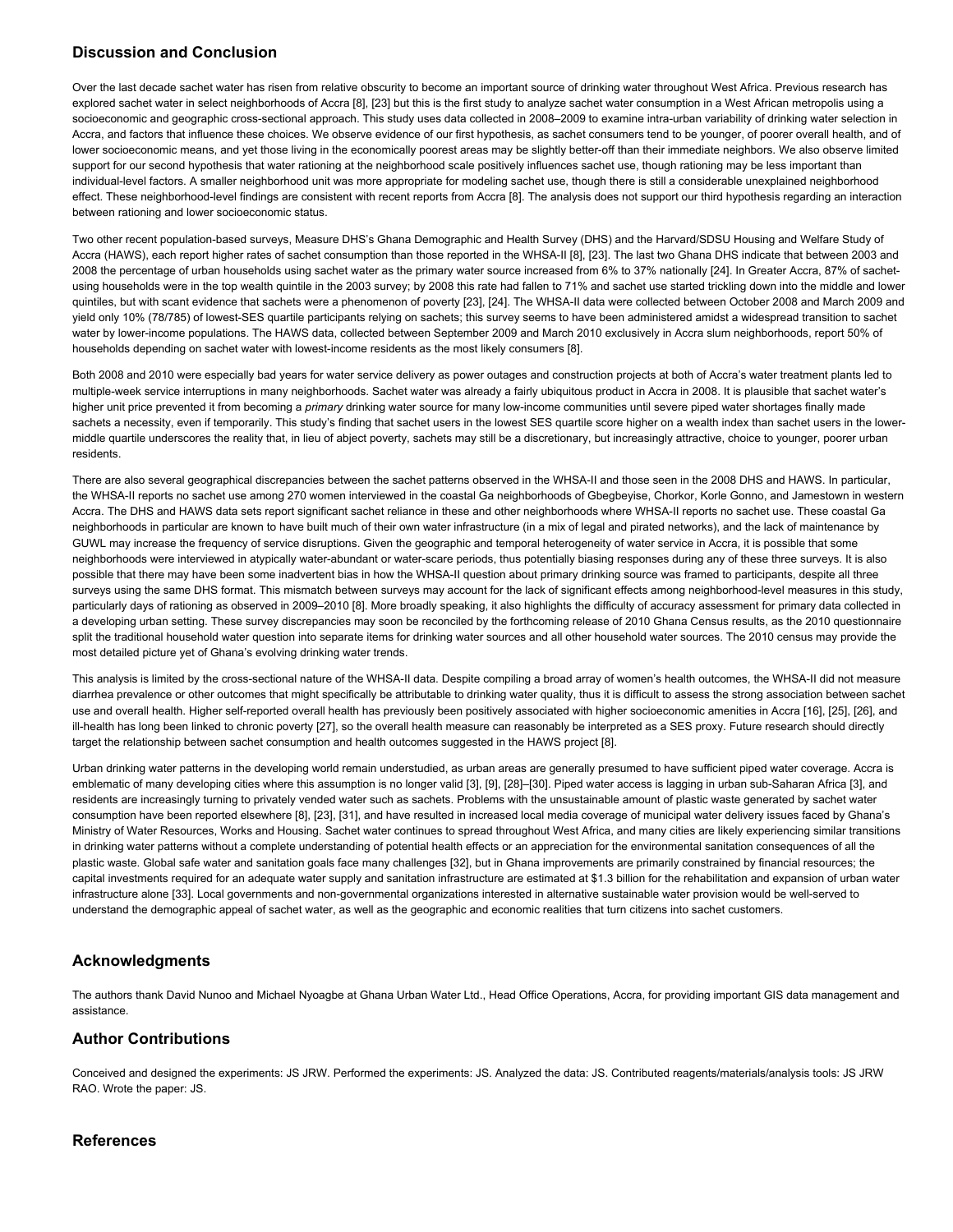- 1. WHO/UNICEF (2010) Progress on sanitation and drinking water: 2010 update. Geneva: World Health Organization.
- 2. United Nations (2010) World Urbanization Prospects: The 2009 Revision. New York, NY: United Nations Population Division, Department of Economic and Social Affairs.
- 3. WHO/UNICEF (2011) Drinking water: Equity, safety and sustainability. Geneva: World Health Organization.
- 4. Fink G, Günther I, Hill K (2011) The effect of water and sanitation on child health: evidence from the demographic and health surveys 1986–2007. International [CrossRef](http://dx.doi.org/10.1093/ije/dyr102) • [PubMed/NCBI](http://www.ncbi.nlm.nih.gov/entrez/query.fcgi?db=PubMed&cmd=Search&doptcmdl=Citation&defaultField=Title+Word&term=Fink%5Bauthor%5D+AND+The+effect+of+water+and+sanitation+on+child+health%3A+evidence+from+the+demographic+and+health+surveys+1986%E2%80%932007) • [Google Scholar](http://scholar.google.com/scholar?hl=en&safe=off&q=author%3AFink+%22The+effect+of+water+and+sanitation+on+child+health%3A+evidence+from+the+demographic+and+health+surveys+1986%E2%80%932007%22) Journal of Epidemiology 2011: 1–9. doi: [10.1093/ije/dyr102.](http://dx.doi.org/10.1093/ije/dyr102)
- 5. Nsiah-Gyabaah K (2001) The looming national dilemma of water crisis in peri-urban areas in Ghana. Second Workshop on Peri-Urban Natural Resources Management Project at the Watershed Level. Kumasi, Ghana: DFID.
- 6. Van-Rooijen DJ, Spalthoff D, Raschid-Sally L (2008) Domestic water supply in Accra: How physical and social constraints to planning have greater consequences for the poor. Accra, Ghana. 5p.
- 7. WaterAid (2005) National Water Sector Assessment: Ghana. London, UK. 8 p.
- 8. Stoler J, Fink G, Weeks JR, Appiah Otoo R, Ampofo JA, et al. (2012) When urban taps run dry: Sachet water consumption and health effects in low income [CrossRef](http://dx.doi.org/10.1016/j.healthplace.2011.09.020) • [PubMed/NCBI](http://www.ncbi.nlm.nih.gov/entrez/query.fcgi?db=PubMed&cmd=Search&doptcmdl=Citation&defaultField=Title+Word&term=Stoler%5Bauthor%5D+AND+When+urban+taps+run+dry%3A+Sachet+water+consumption+and+health+effects+in+low+income+neighborhoods+of+Accra%2C+Ghana) • [Google Scholar](http://scholar.google.com/scholar?hl=en&safe=off&q=author%3AStoler+%22When+urban+taps+run+dry%3A+Sachet+water+consumption+and+health+effects+in+low+income+neighborhoods+of+Accra%2C+Ghana%22) neighborhoods of Accra, Ghana. Health & Place 18: 250–262. doi: [10.1016/j.healthplace.2011.09.020.](http://dx.doi.org/10.1016/j.healthplace.2011.09.020)
- 9. Thompson J, Porras IT, Wood E, Tumwine JK, Mujwahuzi MR, et al. (2000) Waiting at the tap: Changes in urban water use in East Africa over three decades. [CrossRef](http://dx.doi.org/10.1630/095624700101285451) • [PubMed/NCBI](http://www.ncbi.nlm.nih.gov/entrez/query.fcgi?db=PubMed&cmd=Search&doptcmdl=Citation&defaultField=Title+Word&term=Thompson%5Bauthor%5D+AND+Waiting+at+the+tap%3A+Changes+in+urban+water+use+in+East+Africa+over+three+decades) • [Google Scholar](http://scholar.google.com/scholar?hl=en&safe=off&q=author%3AThompson+%22Waiting+at+the+tap%3A+Changes+in+urban+water+use+in+East+Africa+over+three+decades%22) Environment and Urbanization 12: 37–52. doi: [10.1630/095624700101285451](http://dx.doi.org/10.1630/095624700101285451).
- 10. International Development Committee (2007) Sanitation and Water: Sixth Report of Session 2006–07, House of Commons. London, UK: The Stationery Office Limited.
- 11. United Nations (2008) The Millennium Development Goals Report 2008. New York, NY: United Nations.
- 12. United Nations Development Programme (2006) Human Development Report 2006: Beyond scarcity: Power, poverty and the global water crisis. New York, NY: United Nations.
- 13. WHO, Clasen TF (2009) Scaling up household water treatment among urban populations. Geneva: WHO. 84p.
- 14. Hill AG, Darko R, Seffah J, Adanu RMK, Anarfi JK, et al. (2007) Health of urban Ghanaian women as identified by the Women's Health Study of Accra. [CrossRef](http://dx.doi.org/10.1016/j.ijgo.2007.05.024) • [PubMed/NCBI](http://www.ncbi.nlm.nih.gov/entrez/query.fcgi?db=PubMed&cmd=Search&doptcmdl=Citation&defaultField=Title+Word&term=Hill%5Bauthor%5D+AND+Health+of+urban+Ghanaian+women+as+identified+by+the+Women%E2%80%99s+Health+Study+of+Accra) • [Google Scholar](http://scholar.google.com/scholar?hl=en&safe=off&q=author%3AHill+%22Health+of+urban+Ghanaian+women+as+identified+by+the+Women%E2%80%99s+Health+Study+of+Accra%22) International Journal of Gynecology & Obstetrics 99: 150–156. doi: [10.1016/j.ijgo.2007.05.024.](http://dx.doi.org/10.1016/j.ijgo.2007.05.024)
- 15. WHSA-II Writing Team (2011) Final report on the Women's Health Study of Accra, Wave II. Accra, Ghana: Institute for Statistical, Social and Economic Research, University of Ghana. 144 p.
- 16. Weeks JR, Getis A, Stow D, Hill AG, Rain D, et al. (2012) Connecting the dots between health, poverty and place in Accra, Ghana. Annals of the Association of [CrossRef](http://dx.doi.org/10.1080/00045608.2012.671132) • [PubMed/NCBI](http://www.ncbi.nlm.nih.gov/entrez/query.fcgi?db=PubMed&cmd=Search&doptcmdl=Citation&defaultField=Title+Word&term=Weeks%5Bauthor%5D+AND+Connecting+the+dots+between+health%2C+poverty+and+place+in+Accra%2C+Ghana) • [Google Scholar](http://scholar.google.com/scholar?hl=en&safe=off&q=author%3AWeeks+%22Connecting+the+dots+between+health%2C+poverty+and+place+in+Accra%2C+Ghana%22) American Geographers 102: 932–941. doi: [10.1080/00045608.2012.671132.](http://dx.doi.org/10.1080/00045608.2012.671132)
- 17. Weeks JR, Getis A, Hill AG, Agyei-Mensah S, Rain D (2010) Neighborhoods and fertility in Accra, Ghana: An AMOEBA-based approach. Annals of the [CrossRef](http://dx.doi.org/10.1080/00045601003791391) • [PubMed/NCBI](http://www.ncbi.nlm.nih.gov/entrez/query.fcgi?db=PubMed&cmd=Search&doptcmdl=Citation&defaultField=Title+Word&term=Weeks%5Bauthor%5D+AND+Neighborhoods+and+fertility+in+Accra%2C+Ghana%3A+An+AMOEBA-based+approach) • [Google Scholar](http://scholar.google.com/scholar?hl=en&safe=off&q=author%3AWeeks+%22Neighborhoods+and+fertility+in+Accra%2C+Ghana%3A+An+AMOEBA-based+approach%22) Association of American Geographers 100: 558–578. doi: [10.1080/00045601003791391.](http://dx.doi.org/10.1080/00045601003791391)
- 18. Krieger N (1992) Overcoming the absence of socioeconomic data in medical records: validation and application of a census-based methodology. American [CrossRef](http://dx.doi.org/10.2105/ajph.82.5.703) • [PubMed/NCBI](http://www.ncbi.nlm.nih.gov/entrez/query.fcgi?db=PubMed&cmd=Search&doptcmdl=Citation&defaultField=Title+Word&term=Krieger%5Bauthor%5D+AND+Overcoming+the+absence+of+socioeconomic+data+in+medical+records%3A+validation+and+application+of+a+census-based+methodology) • [Google Scholar](http://scholar.google.com/scholar?hl=en&safe=off&q=author%3AKrieger+%22Overcoming+the+absence+of+socioeconomic+data+in+medical+records%3A+validation+and+application+of+a+census-based+methodology%22) Journal of Public Health 82: 703–710. doi: [10.2105/ajph.82.5.703.](http://dx.doi.org/10.2105/ajph.82.5.703)
- 19. Krieger N, Williams D, Moss N (1997) Measuring social class in US public health research: concepts, methodologies and guidelines. Annual Review of Public [CrossRef](http://dx.doi.org/10.1146/annurev.publhealth.18.1.341) • [PubMed/NCBI](http://www.ncbi.nlm.nih.gov/entrez/query.fcgi?db=PubMed&cmd=Search&doptcmdl=Citation&defaultField=Title+Word&term=Krieger%5Bauthor%5D+AND+Measuring+social+class+in+US+public+health+research%3A+concepts%2C+methodologies+and+guidelines) • [Google Scholar](http://scholar.google.com/scholar?hl=en&safe=off&q=author%3AKrieger+%22Measuring+social+class+in+US+public+health+research%3A+concepts%2C+methodologies+and+guidelines%22) Health 18: 341–378. doi: [10.1146/annurev.publhealth.18.1.341.](http://dx.doi.org/10.1146/annurev.publhealth.18.1.341)
- 20. Lynch J, Kaplan G (2000) Socioeconomic Position. In: Berkman LF, Kawachi I, editors. Social Epidemiology. Oxford: Oxford University Press. pp. 13–35.
- 21. UNDP-UNEP Poverty and Environment Initiative (2008) Poverty and Environment Indicators. Cambridge: Capability and Sustainability Centre, St. Edmund's **College**
- 22. Weeks JR, Hill AG, Stow DA, Getis A, Fugate D (2007) Can we spot a neighborhood from the ground? Defining neighborhood structure in Accra, Ghana. GeoJournal 69: 9–22. doi: [10.1007/s10708-007-9098-4.](http://dx.doi.org/10.1007/s10708-007-9098-4)
	- [CrossRef](http://dx.doi.org/10.1007/s10708-007-9098-4) [PubMed/NCBI](http://www.ncbi.nlm.nih.gov/entrez/query.fcgi?db=PubMed&cmd=Search&doptcmdl=Citation&defaultField=Title+Word&term=Weeks%5Bauthor%5D+AND+Can+we+spot+a+neighborhood+from+the+ground%3F+Defining+neighborhood+structure+in+Accra%2C+Ghana) [Google Scholar](http://scholar.google.com/scholar?hl=en&safe=off&q=author%3AWeeks+%22Can+we+spot+a+neighborhood+from+the+ground%3F+Defining+neighborhood+structure+in+Accra%2C+Ghana%22)
- 23. Stoler J, Weeks JR, Fink G (2012) Sachet drinking water in Ghana's Accra-Tema metropolitan area: Past, present, and future. Journal of Water, Sanitation and Hygiene for Development 2: 223–240. doi: [10.2166/washdev.2012.104.](http://dx.doi.org/10.2166/washdev.2012.104)
	- [CrossRef](http://dx.doi.org/10.2166/washdev.2012.104) [PubMed/NCBI](http://www.ncbi.nlm.nih.gov/entrez/query.fcgi?db=PubMed&cmd=Search&doptcmdl=Citation&defaultField=Title+Word&term=Stoler%5Bauthor%5D+AND+Sachet+drinking+water+in+Ghana%E2%80%99s+Accra-Tema+metropolitan+area%3A+Past%2C+present%2C+and+future) [Google Scholar](http://scholar.google.com/scholar?hl=en&safe=off&q=author%3AStoler+%22Sachet+drinking+water+in+Ghana%E2%80%99s+Accra-Tema+metropolitan+area%3A+Past%2C+present%2C+and+future%22)
- 24. Macro International Inc (2011) MEASURE DHS STATcompiler.
- 25. Arku G, Luginaah I, Mkandawire P, Baiden P, Asiedu AB (2011) Housing and health in three contrasting neighborhoods in Accra, Ghana. Social Science & [CrossRef](http://dx.doi.org/10.1016/j.socscimed.2011.03.023) • [PubMed/NCBI](http://www.ncbi.nlm.nih.gov/entrez/query.fcgi?db=PubMed&cmd=Search&doptcmdl=Citation&defaultField=Title+Word&term=Arku%5Bauthor%5D+AND+Housing+and+health+in+three+contrasting+neighborhoods+in+Accra%2C+Ghana) • [Google Scholar](http://scholar.google.com/scholar?hl=en&safe=off&q=author%3AArku+%22Housing+and+health+in+three+contrasting+neighborhoods+in+Accra%2C+Ghana%22) Medicine 72: 1864–1872. doi: [10.1016/j.socscimed.2011.03.023.](http://dx.doi.org/10.1016/j.socscimed.2011.03.023)
- 26. Stoler J, Weeks JR, Getis A, Hill AG (2009) Distance threshold for the effect of urban agriculture on elevated self-reported malaria prevalence in Accra, Ghana. [CrossRef](http://www.crossref.org/guestquery/?auth2=Stoler&atitle2=Distance+threshold+for+the+effect+of+urban+agriculture+on+elevated+self-reported+malaria+prevalence+in+Accra%2C+Ghana&auth=Stoler&atitle=Distance+threshold+for+the+effect+of+urban+agriculture+on+elevated+self-reported+malaria+prevalence+in+Accra%2C+Ghana) • [PubMed/NCBI](http://www.ncbi.nlm.nih.gov/entrez/query.fcgi?db=PubMed&cmd=Search&doptcmdl=Citation&defaultField=Title+Word&term=Stoler%5Bauthor%5D+AND+Distance+threshold+for+the+effect+of+urban+agriculture+on+elevated+self-reported+malaria+prevalence+in+Accra%2C+Ghana) • [Google Scholar](http://scholar.google.com/scholar?hl=en&safe=off&q=author%3AStoler+%22Distance+threshold+for+the+effect+of+urban+agriculture+on+elevated+self-reported+malaria+prevalence+in+Accra%2C+Ghana%22) American Journal of Tropical Medicine and Hygiene 80: 547–554.
- 27. Sverdlik A (2011) Ill-health and poverty: A literature review on health in informal settlements. Environment and Urbanization 23: 123–155. [CrossRef](http://www.crossref.org/guestquery/?auth2=Sverdlik&atitle2=Ill-health+and+poverty%3A+A+literature+review+on+health+in+informal+settlements&auth=Sverdlik&atitle=Ill-health+and+poverty%3A+A+literature+review+on+health+in+informal+settlements) • [PubMed/NCBI](http://www.ncbi.nlm.nih.gov/entrez/query.fcgi?db=PubMed&cmd=Search&doptcmdl=Citation&defaultField=Title+Word&term=Sverdlik%5Bauthor%5D+AND+Ill-health+and+poverty%3A+A+literature+review+on+health+in+informal+settlements) • [Google Scholar](http://scholar.google.com/scholar?hl=en&safe=off&q=author%3ASverdlik+%22Ill-health+and+poverty%3A+A+literature+review+on+health+in+informal+settlements%22)
- 28. Collignon B, Vézina M (2000) Independent water and sanitation providers in African cities. Full report of a ten-country study. Washington, DC: Water and Sanitation Program.
- 29. Dominguez Torres C (2012) The future of water in African cities: Why waste water? Urban access to water supply and sanitation in sub-Saharan Africa,